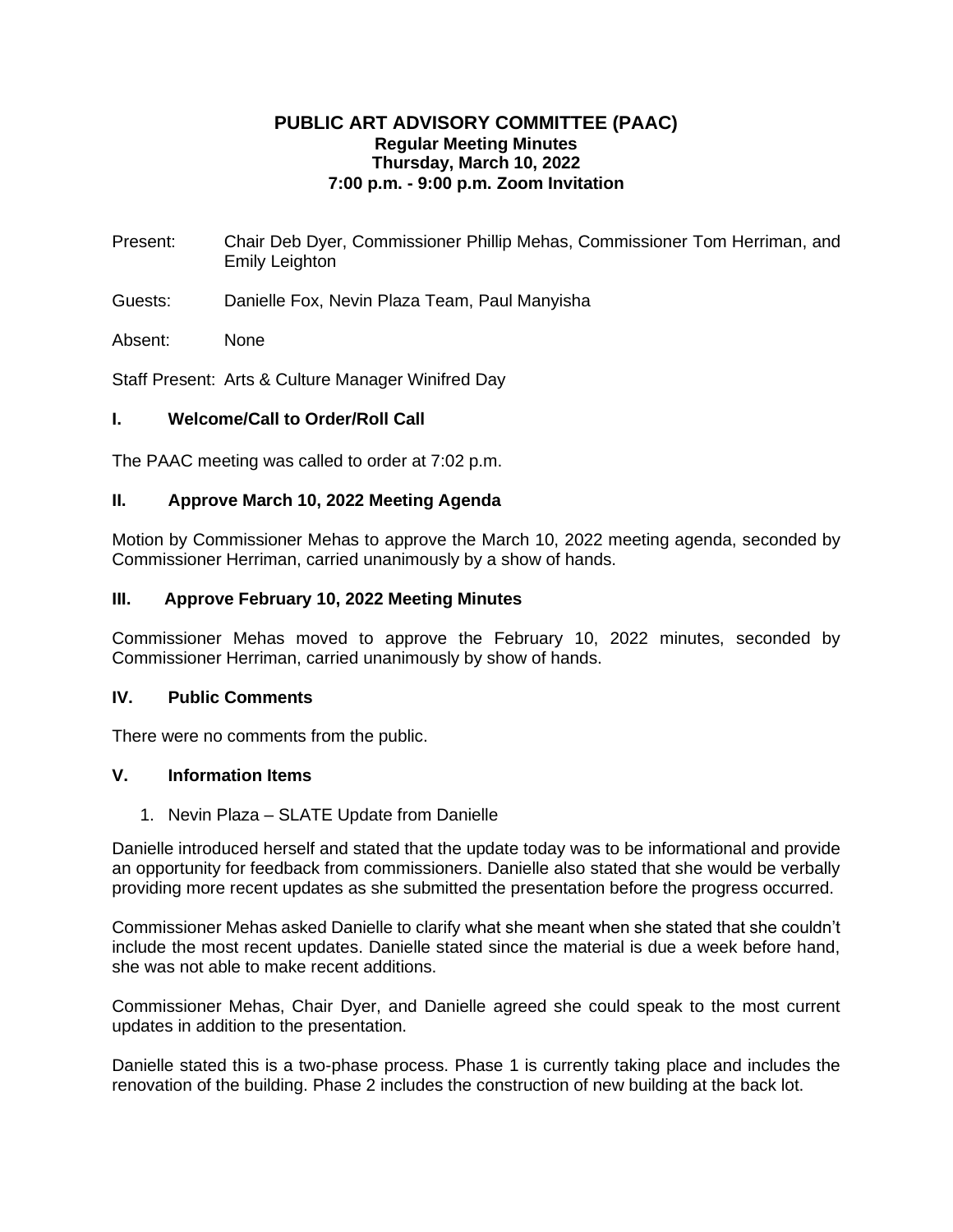Danielle proceeded to show a picture of how the building would look and an overview, which included building colors and artwork design.

Commissioner Mehas asked Danielle who would be designing the artwork that would wrap around the building. Danielle responded she would get to that during the presentation; however, the decision has not been finalized.

Danielle continued the description of the project, stating the architects have designed metal screens that would shield insets. The metal screens will include art in the middle and more generic designs.

There was community outreach done via survey, and a public call for submissions from artists. A list was built for qualifying artists from the public call and SLATE recognized artists.

SLATE, EAH, and a Nevin Plaza resident together selected a final three designs from artists, and the final decision is currently with ownership.

The cut metal panels with art will be accompanied with more standard designs or fencing. They have found a fabricator that can give a 20-year warranty for a powder coat for the cut metal panels.

The plan for the panels is to license artwork from NIAD artists, who are part of the Richmond community. The decision for choosing NIAD includes that the organization is local, and they provide services to artists with disabilities. Similarly, there is a significant population of Nevin Plaza residents who are also disabled.

Shana Harper, Serena Scott, Felicia Griffin, Halisi Noel-Johnson, and Jesus Salas are some of the NIAD artists being considered.

Commissioner Mehas asked what the process is for taking a piece of the artwork shown with patterns and repetition. Danielle responded that it would be like taking a crop of the picture and blowing it up. After selecting the crop, they would need to go back to NIAD and receive artists' approval.

Chair Dyer clarified that once you license an image, since the goal is to laser-cut the image, you are not changing the origin of the work, but the scale of the work.

The artistic freeze will be created by KVO industries in Santa Rosa, who are familiar with working with public art.

There are two artists, Alexandra Bowman and Favianna Rodriguez, being considered for the frieze fabrication.

There are two artists, Alice Beasley and Favianna Rodriguez, being considered for the interior design.

Danielle stated the timeline for events for the project during this phase and the next.

Commissioner Mehas asked Winifred if all the artwork will qualify under the one percent public art. Winifred Day clarified that they would.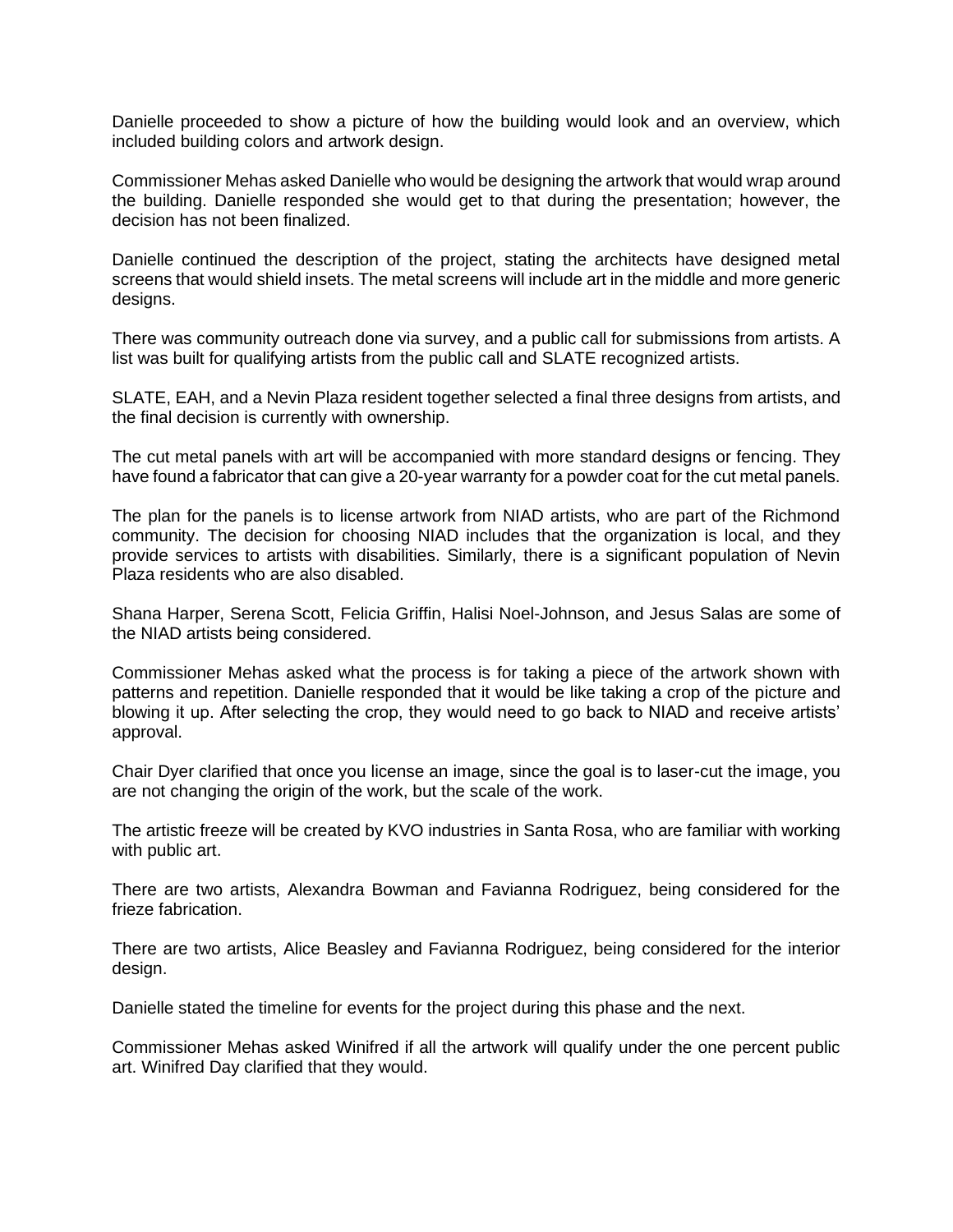2. Richmond Country Club Public Art Update

Paul introduced himself and stated he would give a brief update on the project. He noted that the project has been moving along. He stated last month they were able to give an update to the Parchester Village Neighborhood Council for the progress of their project.

Paul stated that they have been obtaining their permits from the Water Board, etc., and are finally done securing the necessary permits. They are currently working with the City to get their approval for the plans and maps. The goal is to have the funds available for Parchester by May. The goal is to have the artists start working on the project in August or September.

Winifred Day asked when Paul would have an idea for the numbers for the construction budget. Paul stated that there are two components to the project. The first is the construction for the road, and that number has gone up, but won't impact anything. The second component is for the artist, and they haven't received an updated price from the artist.

Winifred clarified she would circle back around with the artist to ensure that his number has not changed.

Commissioner Mehas asked Paul if Commissioner Mehas could join Paul next time he goes to Parchester. Paul agreed and stated he would send an email for next time.

# **VI. Action Item**

1. Select a Committee Chair to replace Chair Deb Dyer

Chair Dyer asked if anyone would like to volunteer as chair. None of the commissioners responded.

Chair Dyer stated that the responsibilities of being the chair would be to set the agenda, work with Winifred every month, and weigh in when Winifred has a question. She stated it is not time consuming, rather planning and thinking ahead.

Winifred Day stated that they would discuss the replacement with RACC in two weeks. Chair Dyer agreed.

Motion by Chair Dyer to table the replacement to the RACC meeting, seconded by Commissioner Mehas, carried out unanimously by show of hands.

#### **VII. Discussion Items**

1. Type of Projects for Next Year Budget

Chair Dyer asked what types of projects everyone would like to have from the public art fund for next year (one large commission, temporary art projects, etc).

Commissioner Leighton stated she would prefer to use the art mapping and analyze it for which area needs the most art and do one large project. She stated that she doesn't think they have the capacity to manage many small projects.

Chair Dyer agreed with Commissioner Leighton but stated that the next item (the art inventory) can't give that type of analysis yet.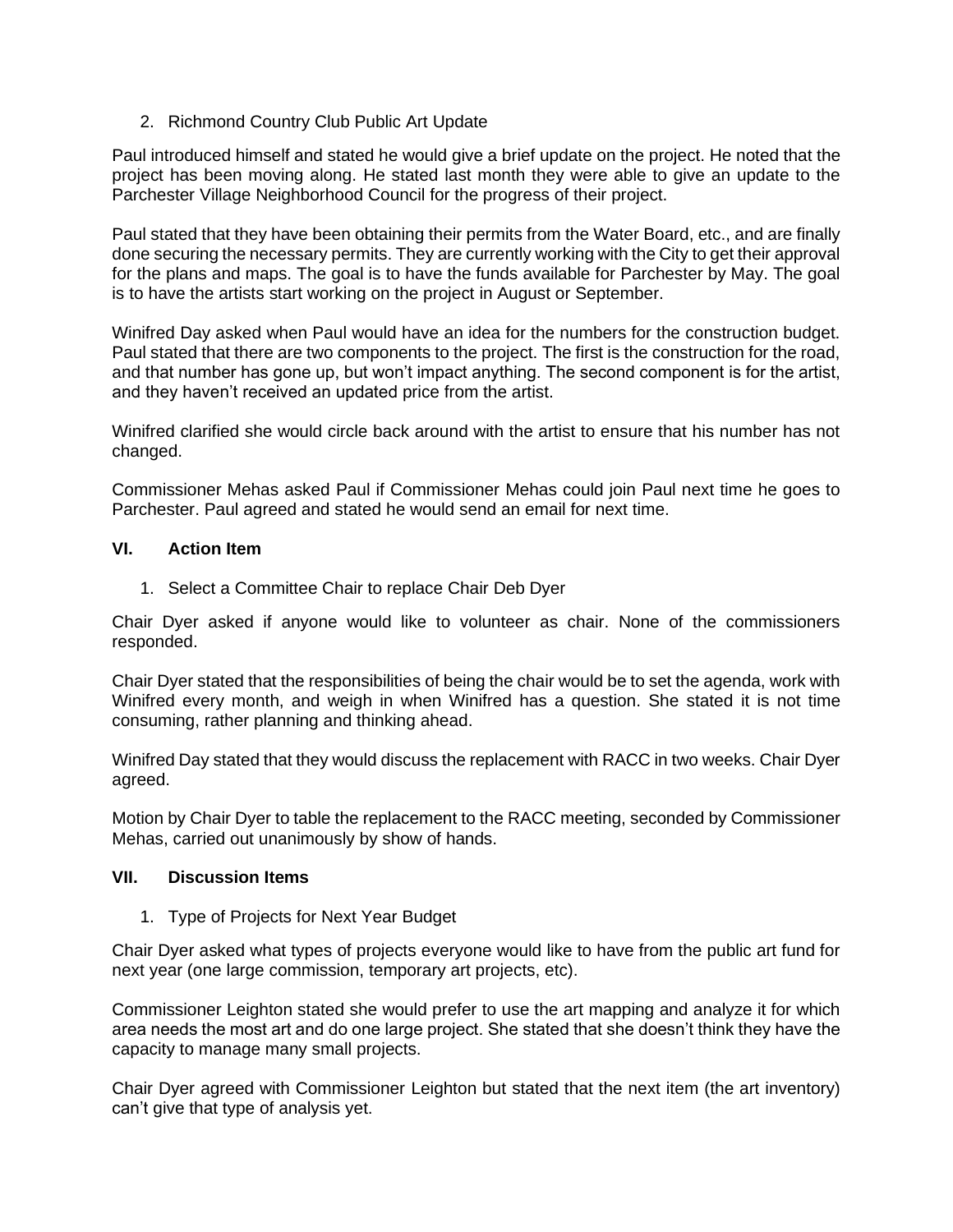Commissioner Mehas stated that he would like to see a project for painting the utility boxes along San Pablo Avenue. He stated that El Cerrito is currently doing this project. He also said one big project is inviting since they can't manage a lot of small projects.

Chair Dyer stated that she doesn't agree with the utility box project as they are trying to camouflage something that doesn't need to be camouflaged. She also stated it does a disservice to the artist. She also stated utility boxes are also small canvases.

2. Art Inventory- next steps to make the art inventory work for the PAAC and the City of Richmond

Chair Dyer stated that the current art inventory isn't far enough along.

Commissioner Mehas asked if this was the same project that was put out to bid where three people applied then the interns took it over.

Chair Dyer responded that was correct, and that the interns updated a lot of pieces that were in the Civic Center. Then an odd list was added to the list where there needs to be some decisions made regarding what needs to be included. She suggested a "neighborhood" column needs to be added as well. She also stated that the inventory list should only consist of City funded projects. Chair Dyer stated that nothing has been added to the inventory since the interns left.

Winifred Day clarified that Brian from KCRT has been working neighborhood by neighborhood to take the photographs.

Commissioner Leighton noted that the art inventory as a tool is still evolving, but they need to come up with a way to determine what neighborhoods could benefit from the addition of art. She suggested that they come up with three potential spots and propose what could be done in the area.

Commissioner Mehas stated that neighborhood councils would be helpful in determining the need.

Commissioner Herriman suggested that neighborhood councils could have a competition to propose what site needs art.

Commissioner Mehas and Leighton stated that the neighborhood councils meet once a month and that they could send a basic RFP to them.

Commissioner Mehas asked what type of budget would be needed. Chair Dyer and Commissioner Leighton suggested that the budget should be about \$150,000.

Winifred Day asked if the artists must be Richmond based artists. Chair Dyer and Commissioner Leighton stated no, but that they must work with the Richmond community throughout the project.

Winifred Day stated the group could touch base for the next meeting. After discussion, the commissioners all agreed to keep the RFP as a competition where neighborhood councils have to propose where they would like the art.